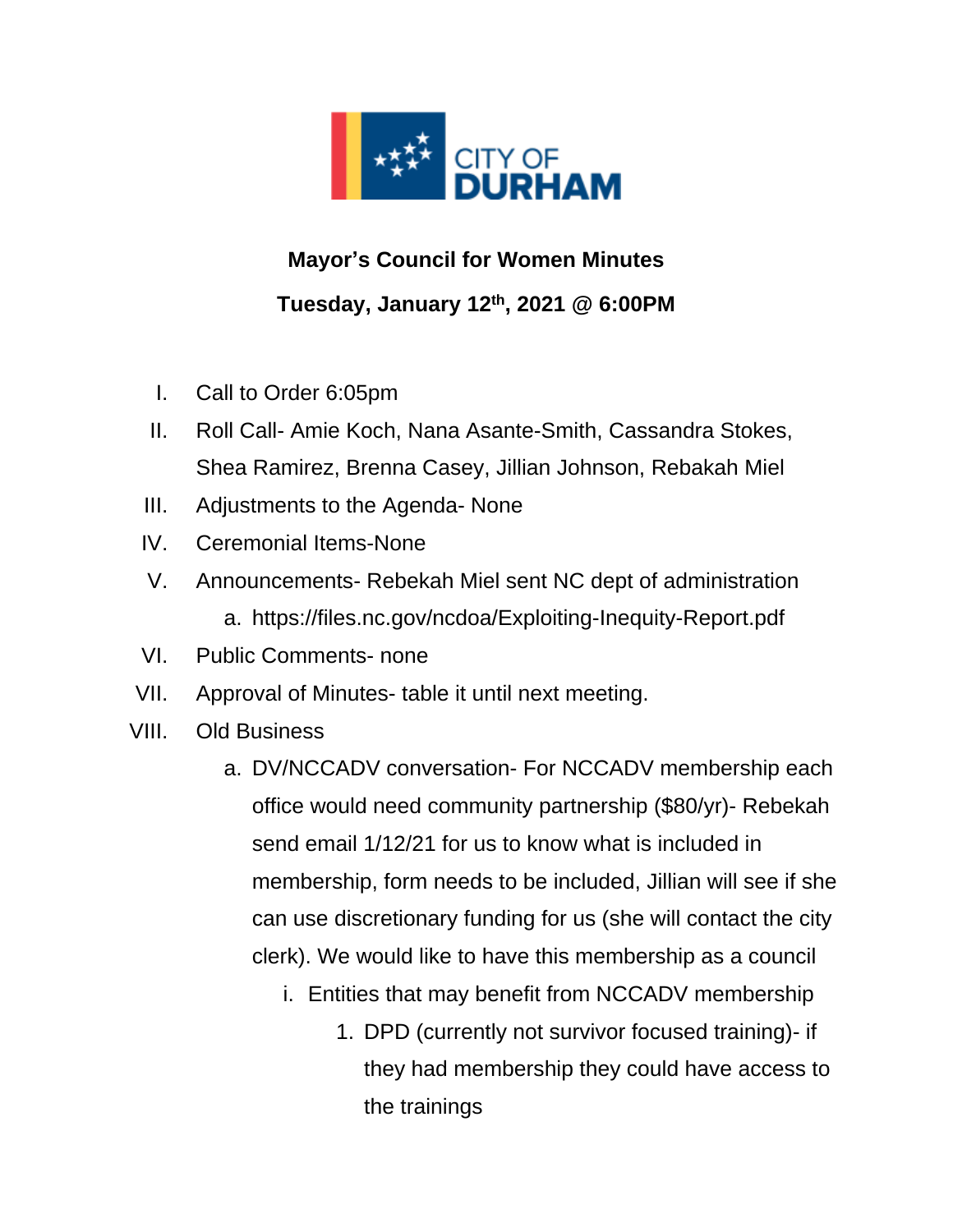- b. Black Maternal Health Initiative- Cassandra communicated with Joy (on county commission) to see if we can provide assistance. They received survey responses but want more (LCHC, HD, Welcome baby, WIC, social services).
- c. Latinx community needs- Nana has been in touch with Latinx community member immigration lawyer, Yesena Polanco, about needs so we can consider projects to support the Latinx community, Nana will provide update at next meeting if not before.
- d. Social media- if we are planning events or initiatives having social media will be beneficial (C. Stokes)
	- i. Protocol for social media- we do not have a guideline for maintaining a presence. The City (Jillian) guidelines/rules are indicated on the website, some 1<sup>st</sup> amendment and moderation of content
		- 1. Brenna and Cassandra are willing to assist in moderation (Twitter, instagram, FB)- Jillian sent out email with policies

## IX. New Business

- a. 2021 meeting dates
	- i. Second Tuesday of each month 6:00-7:30
	- ii. No July meeting in 2021
	- iii. Meeting minutes will come out the night of our meetings from Amie to the group
	- iv. Zoom meeting links will be sent out Tuesday afternoons from Amie, hopefully we will get a standing zoom link.